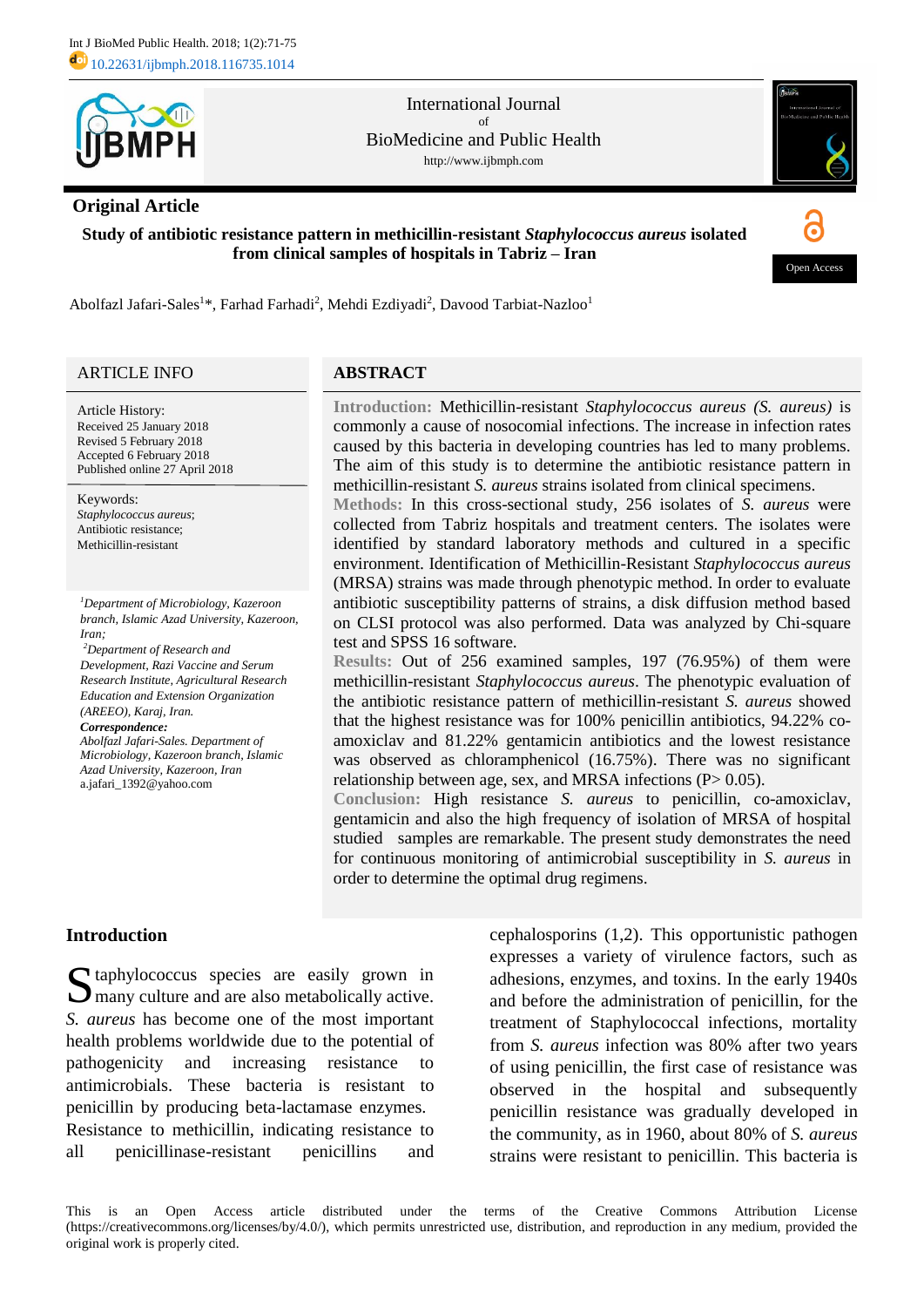### Antibiotic resistance pattern in methicillin-resistant *Staphylococcus aureus* Jafari-Sales et al.

one of the main causes of hospital infections worldwide, which is easily resistant to many common antibiotics. Infections caused by these bacteria, despite antibiotic treatment, have severe complications, so prevention of infections caused by this bacterium and the rooting of its distribution centers in hospitals is essential. *S. aureus* causes a wide range of diseases including endocarditis, osteomyelitis, pneumonia, and toxic shock syndrome. regarding to the above, the increased resistance of staphylococci to other antibiotics such as erythromycin, tetracycline and even strains of vancomycin-intermediate *S. aureus* (VISA) or vancomycin-resistant *S. aureus* (VRSA) caused continuous effort to find new antimicrobials (3,4).

*S. aureus*, the second leading cause of nosocomial infections after *Escherichia coli*, has therefore undergone significant changes in the pattern of antibiotic susceptibility over the past years (5). Methicillin-resistant *S. aureus* (MRSA) is one of the most threatening microorganisms for global human health (6-7). The first one was in England in 1961, after the detection of *S. aureus* infection and the resistance of this bacterium to the treatment and the MRSA strains were also defined (8). Factors such as long-term hospital stay, unusual use of antibiotics, non-compliance with individual and collective health, failure to know how to use antibiotics before coming to the hospital can be the prerequisites for the emergence of MRSA*.* Today, the only selected antibiotic for treat infections caused by MRSA strains is glycopeptide antibiotics such as vancomycin, of course, studies have shown that the resistance to vancomycin is low at the low levels due to the acquisition of the van gene from the enterococci and also from the change in the structure of the walls of these bacteria (9). Recent studies have estimated that 8-12% of hospitalized patients suffer from side effects of infection. Identification and treatment of colonized individuals can reduce the incidence of MRSA (10). The transmission of this strain is usually through direct contact and often through hands contacts. Infectious wastes are active and people remain infectious for a long time (11). The first stage in the pathogenesis of *S. aureus* is colonization. Asymptomatic colonized individuals are a source of human illness (12). The purpose of this study is to identify and determine the antibiotic resistance pattern of methicillinresistant isolates from patients of hospitals and treatment centers of Tabriz during 2016-2017.

### **Methods**

In this cross-sectional study, 256 isolates of *S. aureus*  from outpatients and admissions wards of Tabriz hospitals and treatment centers were collected during a span of October 2016 to October 2017. Samples included blood, urine and other specimens (phlegm and abscess). A questionnaire was also prepared for all patients and the required information (age, sex, location of infection) was recorded according to ethical charter. Initially, the strains of *S. aureus* were identified using biochemical tests (Gram stain, catalase, coagulase slide, tubular coagulase and DNase, and mannitol fermentation on Mannitol Salt Agar (MSA). Sensitivity test was performed by Kirby-Bauer disk diffusion method  $(2.5)$  to obtain resistance to methicillin and antimicrobial susceptibility and antibiotic resistance patterns of isolated samples from patients. Antibiotic disks used in this test include: penicillin  $(10 \mu g)$ , co-amoxiclav (10 μg), erythromycin (15 μg), gentamycin (10 μg), chloramphenicol (30 μg), cefotaxime (30 μg), vancomycin (30 μg), oxacillin (1 μg) was the Iranian Padtan Teb Medicine Company. For this purpose, the disks were sterilized with proper distance from each other on the Muller Hinton Agar medium and then incubated for 24 hours at 37 ° C. Then the diameter of the inhibition zone of bacterial growth was measured and compared with the standard table. Finally, the results were expressed as sensitive, semisensitive, and resistant (13) based on the diameter of the growth halo around the discs. Plates were incubated within 15 minutes after applying the disks at 37<sup>o</sup> C for 24 hours. The diameter of the growth inhibition zones around each disk was also measured to the nearest whole mm using sliding scale. An inhibition zone diameter of  $\leq 10$  mm around the oxacillin disc was considered as resistance; 11–12 mm indicated intermediate, and  $\geq$  13 mm was considered sensitive (14-15). The resistance of the strains to oxacillin actually represents the resistance to beta-lactam antibiotics, such as penicillins, methicillin and cephalosporin.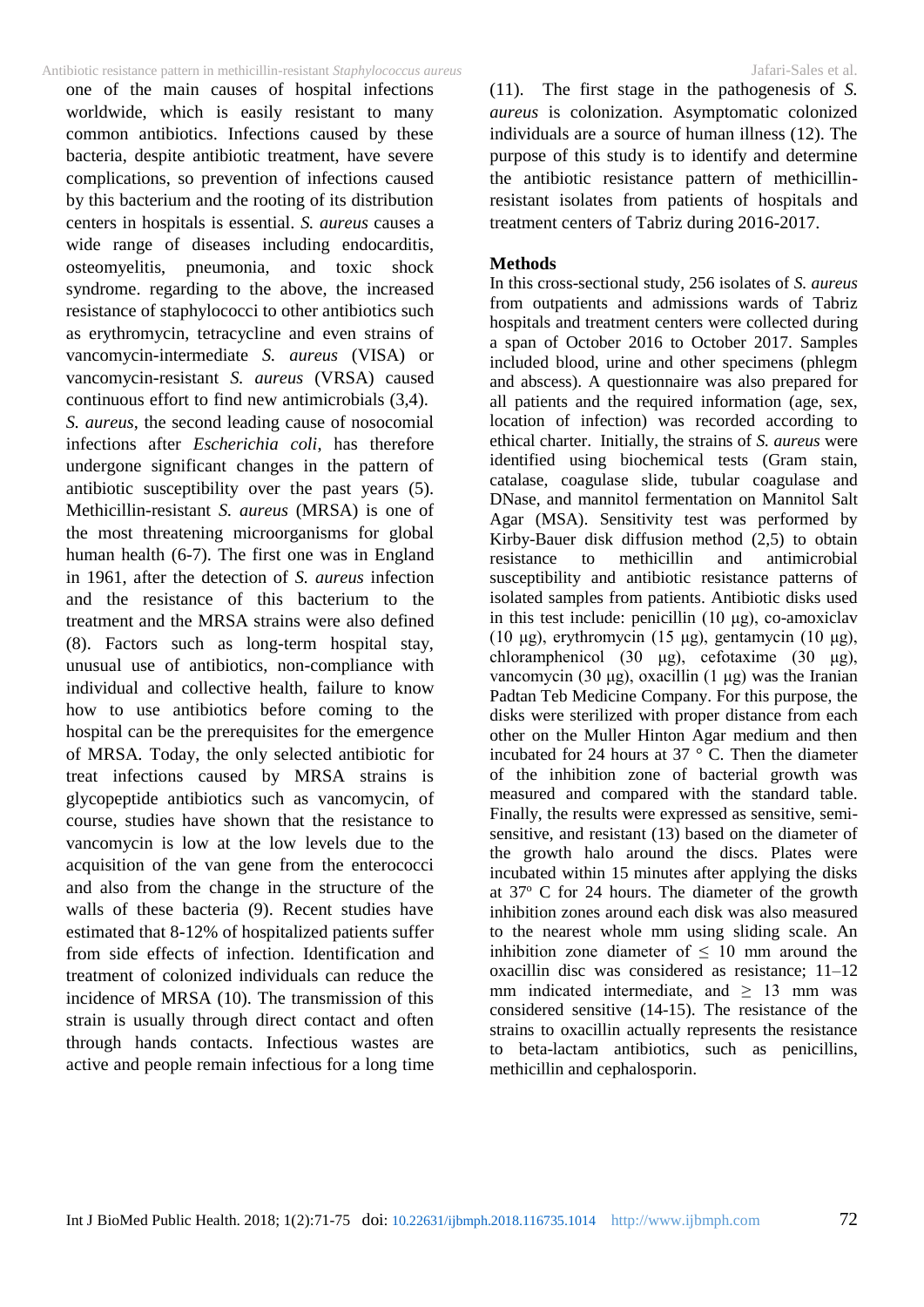Antibiotic resistance pattern in methicillin-resistant *Staphylococcus aureus* Jafari-Sales et al.

| Table 1. Antibiotic resistance of S. aureus isolates by type of sample |  |  |  |  |  |  |  |
|------------------------------------------------------------------------|--|--|--|--|--|--|--|
|------------------------------------------------------------------------|--|--|--|--|--|--|--|

| <b>Antibiotics</b> |              | <b>Total</b>  |                       |               |                |
|--------------------|--------------|---------------|-----------------------|---------------|----------------|
|                    | Urine        | Wound         | <b>Blood cultures</b> | <b>Others</b> |                |
| Penicillin         | 118 (100%)   | 55 (100 %)    | 22 (100%)             | $2(100\%)$    | 197 (100 %)    |
| Gentamicin         | 111 (94.07%) | 37 (67.28 %)  | 10 (45.45%)           | $2(100\%)$    | 160 (81.22 %)  |
| Co-amoxiclay       | 109 (92.37%) | 55 (100 %)    | $22(100\%)$           | $1(50\%)$     | 187 (94.92 %)  |
| Chloramphenicol    | 12 (10.17%)  | 14(25.45%)    | 5(22.73%)             | $2(100\%)$    | 33 (16.75 %)   |
| Erythromycin       | 80 (67.80%)  | $41(74.54\%)$ | 15 (68.18%)           | $0(0\%)$      | $136(69.06\%)$ |
| Cefotaxime         | 87 (73.72%)  | 39(70.90 %)   | 18 (81.81%)           | $2(100\%)$    | 146 (74.11 %)  |

*S.aureus* ATCC 33592 (MRSA) was used as a standard strain. The results were analyzed using SPSS (version 16) and chi square test. In all cases, P <0.05 was considered significant.

## **Results**

Of the 256 samples of *S. aureus*, 168 (65.63%) belonged to men and 88 (34.37%) belong to women. 141 (55.08%) samples from the urine, 69 (26.96%) samples from the wound, 39  $(15.23%)$  samples of blood and 7  $(2.73%)$  were isolated from other specimens (Sputum and Abscesses). 186 (72.66%) of samples were collected from hospitalized sector and 70 (27.34%) of them were collected from outpatients .The mean age of patients was 37.4±27 and variation range was between 10 months to 75 years old. Of the 256 samples examined, 197 (76.95%) were methicillin resistant. There was no significant difference in the distribution of MRSA between age groups (P>0.05). 119 (60.4%) of men and 78 (39.6%) of women were methicillin-resistant. There was no significant difference in the distribution of MRSA between male and female groups (P>0.05). 118 samples (59.89) were samples of urine, 55 (27.92%) samples from the wound, 22 (11.17%) samples from the blood and 2 (1.02%) samples from other samples (Sputum and Abscesses) were resistant to methicillin. No statistically significant differences were found regarding frequency of MRSA in Sample type (P>0.05). The highest resistance to penicillin is 100%, co-amoxiclav is 94.92% and gentamicin is 81.22% (Table 1). All isolates of MRSA (100%) were sensitive to vancomycin. There was no statistically significant difference between the place of infection and resistance to antibiotics  $(P>0.05)$ .

# **Discussion**

In this study, the resistance rate of *S. aureus* was high in comparison to penicillin, co-amoxiclav and gentamicin resistance. In this study, 76.95% of isolated *S. aureus* specimens were resistant to methicillin, which was more than that reported by Zamani *et al.* (16), Moradi *et al.* (17), Javani *et al.* (18), Haghgoo *et al.* (17), Wang *et al.* (20), Moosavian *et al.* (21). In some studies, in Saudi Arabia and Kuwait, this value was reported to be 33% and 32% respectively (22-23). Rezazadeh *et al.* showed that 80 samples in sum of 100 isolates of *S. aureus* were methicillin-resistant. The highest rate of resistance was observed for penicillin antibiotics (100%), tetracycline (88.5%), levofloxacin (85.7%) and ciprofloxacin (85.7%) respectively, while the lowest levels of resistance were observed to be antibiotics chloramphenicol (5.70% respectively (24). The findings of the present study are consistent. Parhizgari and *et al.*, from 180 strains of *S. aureus* which showed that 59 strains (37.2%) were resistant to methicillin. Resistance to methicillin-resistant *S. aureus* strains including: chloramphenicol (3.38%), rifampin (45.76%), norfloxacin (89.83%), gentamicin (89.83%), ciprofloxacin, (91.52%), azithromycin, (88.13%), cotrimoxazole (86.44%) and all isolates strains were sensitive to vancomycin and nitrofurantoin (25), which is consistent with the results of this study. Askari *et al.* showed that 50.9% of the isolates of *S. aureus* were resistant to methicillin. The highest antibiotic resistance in MRSA strains was related to penicillin (96.6%), erythromycin (45%) and ciprofloxacin (36.6%) (26), The frequency of MRSA is not consistent with the results of this study. This inconsistency differs while number of samples and place of the study matters. Vaez *et al.* (2009) showed that 121 strains showed that 104 strains (85.9%) were resistant to methicillin. The prevalence of methicillin-resistant strains in urine samples and ulcers were 36.5% (38 samples) and 24.7% (25 samples) was more than other clinical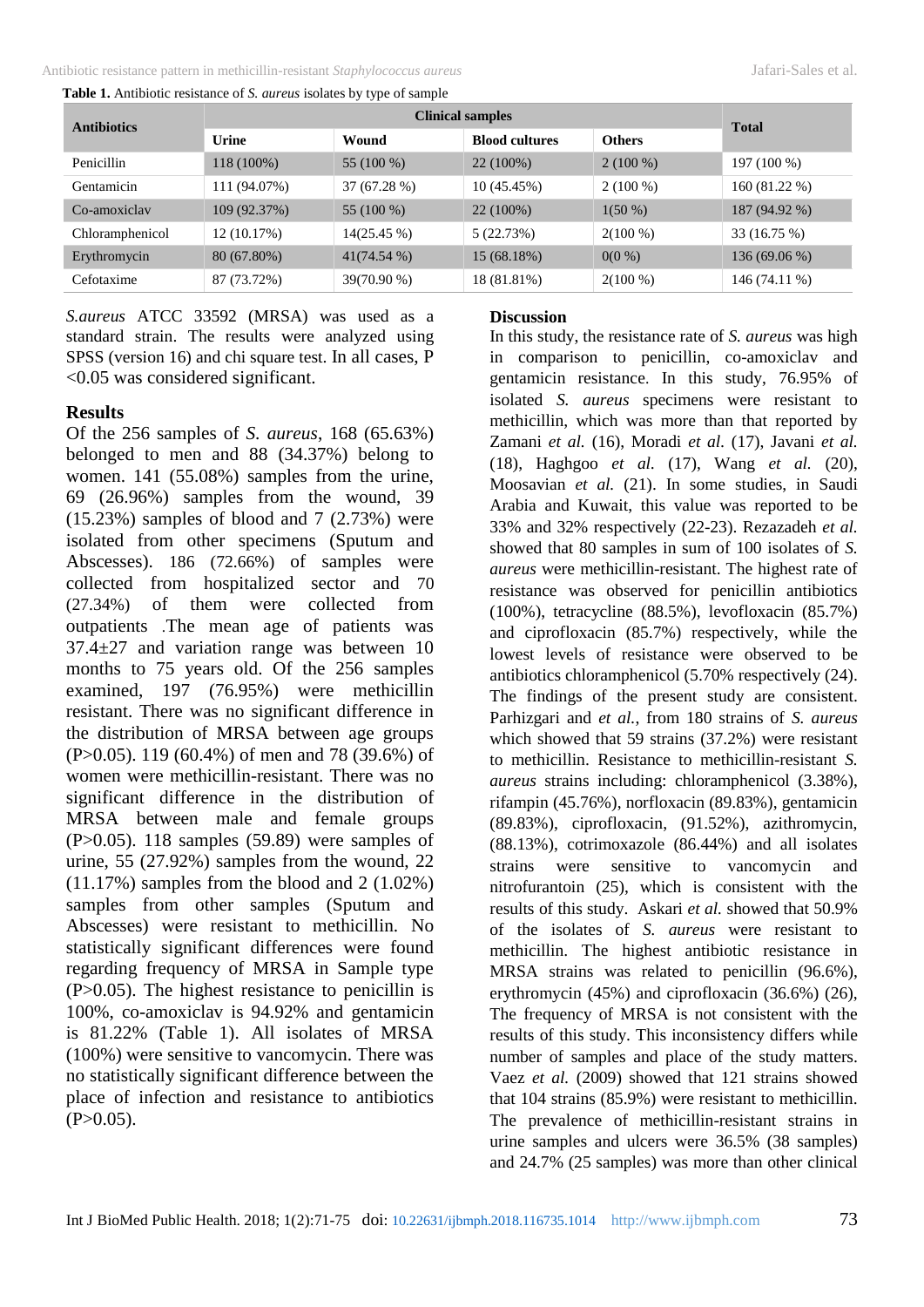### Antibiotic resistance pattern in methicillin-resistant *Staphylococcus aureus* Jafari-Sales et al.

specimens. The highest rate of resistance was observed for 100% to penicillin, 97.6% to coamoxyclav, 71.4% to cephotaxime and64.3% to Erythromycin respectively (27) which is consistent with the results of this study. Zamani *et al.* (2005) Showed 70 samples of *S. aureus*, in which 50% of the samples were MRSA. The antibiotic pattern of this methicillin-resistant *S.aureus* showed that penicillin resistance (100%) and cloxacillin (91.4%) were higher (16), these results are consistent with the present study. Moradi *et al.* (2011) reported the highest susceptibility to 96.2% vancomycin and 88.2% chloramphenicol (17). Sensitivity to vancomycin in this study was 100% which was more sensitive than Akanbi *et al.* (28) and Ghassemian *et al.* (29) studies in number. These results are also consistent with the present study. In our study, there was no significant relationship between age, sex, and MRSA infections. In the study of Mohraz *et al.*, There were no significant relationships between sex and MRSA-induced infection (30).

#### **Conclusion**

The results showed that chloramphenicol is highly effective against methicillin-resistant strains besides the prevalence of *S. aureus* strains to methicillin had a high number in this study, and the recent study indicated an increased resistance to methicillinresistant *S. aureus* compare with other antibiotics, and it is a serious warning for the treatment of *S. aureus* infection in the region. Therefore, in order to prevent the increase of resistance to other antibiotics, it is necessary to avoid the administration of uncontrolled and unnecessary antibiotics available.

#### **Ethical disclosure**

In this study tests that threatened the health of individuals were not used.

#### **Acknowledgements**

Thanks to the assistance of the Islamic Azad University of Ahar, Iran (Microbiology Laboratory)

## **Authors' contribution**

All the authors have accepted responsibility for the entire content of this submitted manuscript and approved submission.

### **Conflict of interest**

The authors declare that they have no conflict of interest.

### **Funding/Support**

None declared

## **References**

- 1. Nimmo GR, Coombs GW, Pearson JC, O'Brien FG, Christiansen KJ, Turnidge JD, et al. Methicillinresistant *Staphylococcus aureus* in the Australian community: an evolving epidemic. Med J Aust 2006; 184(8):384-8.
- 2. Ostojić M, Hukić M. Genotypic and phenotypic characteristics of Methicillin-resistant *Staphylococcus aureus* (MRSA) strains, isolated on three different geography locations. Bosn J of Basic Med Sci. 2015; 15(3):48–56. [doi:10.17305/bjbms.2015.402](https://dx.doi.org/10.17305/bjbms.2015.402)
- 3. Ghaznavi-Rad E, Shamsudin MN, Sekawi Z, Khoon LY, Aziz MN, Hamat RA, et al. Predominance and emergence of clones of hospital-acquired methicillinresistant *S.aureus* in Malaysia. J Clin Microbiol. 2010; 48(3):867-72. [doi: 10.1128/JCM.01112-09](http://jcm.asm.org/content/48/3/867.short)
- 4. Loewen K, Schreiber Y, Kirlew M, Bocking N, Kelly<br>L. Community-associated methicillin-resistant L. Community-associated *Staphylococcus aureus* infection: Literature review and clinical update. Can Fam Physician. 2017; 63(7):512-520.
- 5. Graves SF, Kobayashi SD, DeLeo FR. Communityassociated methicillin-resistant *S. aureus* immune evasion and virulence. J Mol Med. 2010; 88(2):109- 14.
- 6. Gutiérrez D, Fernández L, Rodríguez A, García P. Are phage lytic proteins the secret weapon to kill *Staphylococcus aureus*. MBio. 2018; 9(1):1-17. [doi:](http://mbio.asm.org/content/9/1/e01923-17.short)  [10.1128/mBio.01923-17](http://mbio.asm.org/content/9/1/e01923-17.short)
- 7. Wilson TJ, Blackledge MS, Vigueira PA. Resensitization of methicillin-resistant *Staphylococcus aureus* by amoxapine, an FDAapproved antidepressant. Heliyon. 2018; 4(1): e00501. [doi:10.1016/j.heliyon.2017.e00501](https://www.heliyon.com/article/e00501/)
- 8. Ghaznavi-Rad E, Shamsudin MN, Sekawi Z, Van Belkum A, Neela V. A simplified multiplex PCR assay for fast and easy discrimination of globally distributed staphylococcal cassette chromosome mec types in meticillin-resistant *Staphylococcus aureus.* J Med microbial. 2010; 59(10):1135-9. [doi:10.1099/jmm.0.021956-0](http://jmm.microbiologyresearch.org/content/journal/jmm/10.1099/jmm.0.021956-0)
- 9. Rajaduraipandi K, Mani K, Panneerselvam K, Mani M, Bhaskar M, Manikandan P. Prevalence and antimicrobial susceptibility pattern of methicillin resistant *Staphylococcus aureus*: A multicentre study. Indian J Med Microbiol. 2006; 24(1):34-8. doi: [10.4103/0255-0857.19892](http://www.ijmm.org/article.asp?issn=0255-0857;year=2006;volume=24;issue=1;spage=34;epage=38;aulast=Rajaduraipandi)
- 10. Dibah S, Arzanlou M, Jannati M, Shapouri R. Prevalence and antimicrobial resistance pattern of methicillin resistant *Staphylococcus aureus* (MRSA) strains isolated from clinical specimens in Ardabil, Iran. Iran J Microbiol. 2014; 6:163-168. PMID: [25870749](https://www.ncbi.nlm.nih.gov/pubmed/25870749)
- 11. Morell EA, Balkin DM. Methicillin-resistant *Staphylococcus aureus*: A Pervasive Pathogen Highlights the need for new Antimicrobial development. Yale J Biol Med. 2010; 83:223-233. [PMCID: PMC3002151](http://europepmc.org/articles/pmc3002151)